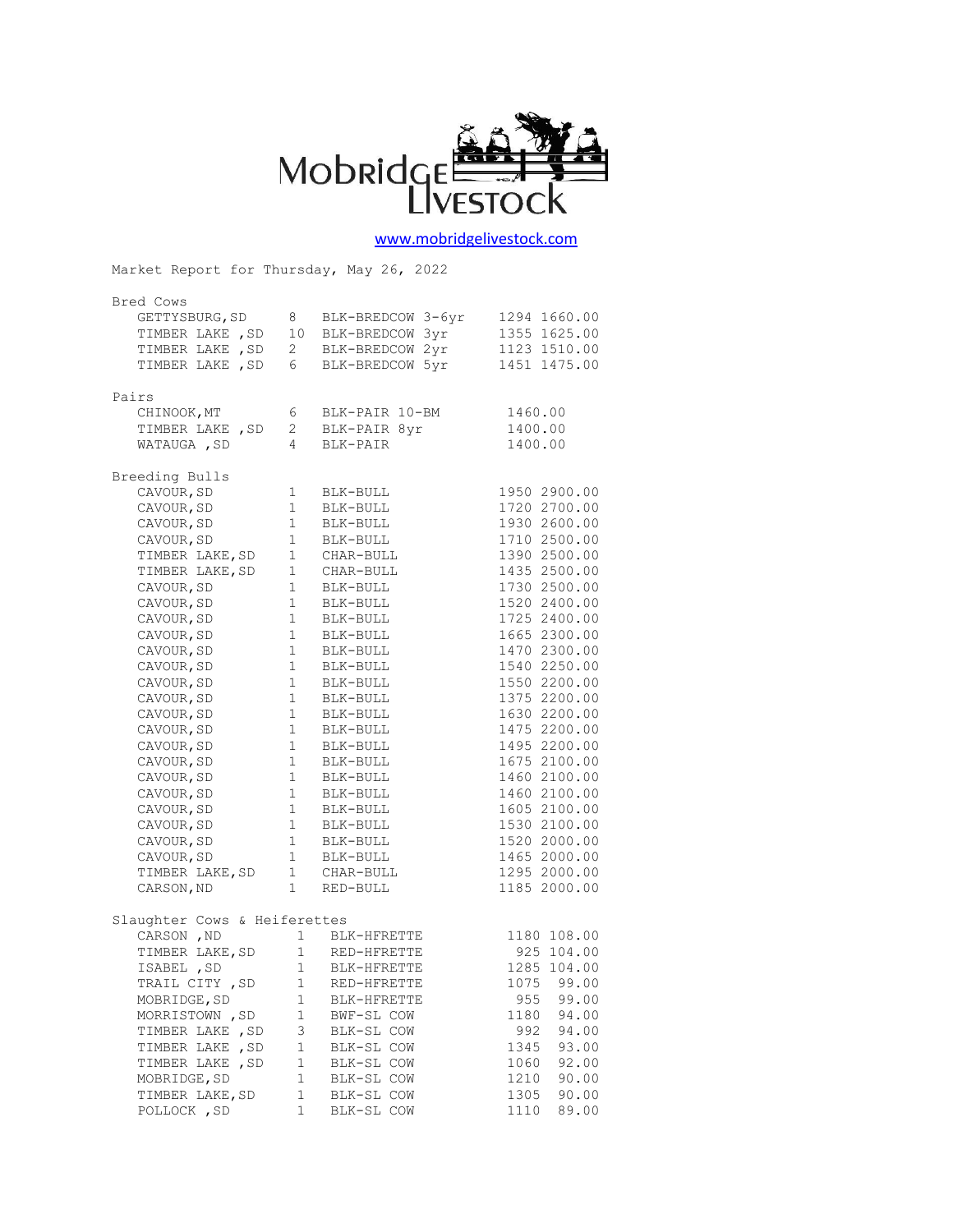|                  |              | TRAIL CITY, SD<br>I BLK-SL COW 1090 89.00<br>ISABEL , SD<br>I RED-SL COW 1490 86.50<br>EUREKA , SD<br>I RED-SL COW 1490 86.50<br>ISABEL , SD<br>I BLK-SL COW 1580 86.00<br>SOLEN, ND<br>EUREKA , SD<br>I RED-SL COW 1209 86.00<br>EUREKA , SD                                                                                                                                                                       |               |
|------------------|--------------|---------------------------------------------------------------------------------------------------------------------------------------------------------------------------------------------------------------------------------------------------------------------------------------------------------------------------------------------------------------------------------------------------------------------|---------------|
|                  |              |                                                                                                                                                                                                                                                                                                                                                                                                                     |               |
|                  |              |                                                                                                                                                                                                                                                                                                                                                                                                                     |               |
|                  |              |                                                                                                                                                                                                                                                                                                                                                                                                                     |               |
|                  |              |                                                                                                                                                                                                                                                                                                                                                                                                                     |               |
|                  |              |                                                                                                                                                                                                                                                                                                                                                                                                                     |               |
|                  |              |                                                                                                                                                                                                                                                                                                                                                                                                                     |               |
|                  |              |                                                                                                                                                                                                                                                                                                                                                                                                                     |               |
|                  |              |                                                                                                                                                                                                                                                                                                                                                                                                                     |               |
|                  |              |                                                                                                                                                                                                                                                                                                                                                                                                                     |               |
|                  |              |                                                                                                                                                                                                                                                                                                                                                                                                                     |               |
|                  |              |                                                                                                                                                                                                                                                                                                                                                                                                                     |               |
|                  |              |                                                                                                                                                                                                                                                                                                                                                                                                                     |               |
|                  |              |                                                                                                                                                                                                                                                                                                                                                                                                                     |               |
|                  |              |                                                                                                                                                                                                                                                                                                                                                                                                                     |               |
|                  |              |                                                                                                                                                                                                                                                                                                                                                                                                                     |               |
|                  |              |                                                                                                                                                                                                                                                                                                                                                                                                                     |               |
|                  |              |                                                                                                                                                                                                                                                                                                                                                                                                                     |               |
|                  |              |                                                                                                                                                                                                                                                                                                                                                                                                                     |               |
|                  |              |                                                                                                                                                                                                                                                                                                                                                                                                                     |               |
|                  |              |                                                                                                                                                                                                                                                                                                                                                                                                                     |               |
|                  |              |                                                                                                                                                                                                                                                                                                                                                                                                                     |               |
|                  |              |                                                                                                                                                                                                                                                                                                                                                                                                                     |               |
|                  |              |                                                                                                                                                                                                                                                                                                                                                                                                                     |               |
|                  |              |                                                                                                                                                                                                                                                                                                                                                                                                                     |               |
|                  |              |                                                                                                                                                                                                                                                                                                                                                                                                                     |               |
|                  |              |                                                                                                                                                                                                                                                                                                                                                                                                                     |               |
|                  |              |                                                                                                                                                                                                                                                                                                                                                                                                                     |               |
|                  |              |                                                                                                                                                                                                                                                                                                                                                                                                                     |               |
|                  |              |                                                                                                                                                                                                                                                                                                                                                                                                                     |               |
|                  |              | $\begin{tabular}{l c c c c} \hline \texttt{TRALI} & \texttt{CTY}, \texttt{SD} & \texttt{I} & \texttt{BLK-SL COW} & \texttt{1030} & \texttt{85.00} \\ \hline \texttt{MOBRIDE}, \texttt{SD} & \texttt{1} & \texttt{BLK-SL COW} & \texttt{1060} & \texttt{85.00} \\ \texttt{MOBRIDE}, \texttt{SD} & \texttt{2} & \texttt{BLK-SL COW} & \texttt{1060} & \texttt{85.00} \\ \texttt{RAELEGI}, \texttt{ND} & \texttt{1} &$ |               |
|                  |              |                                                                                                                                                                                                                                                                                                                                                                                                                     |               |
|                  |              |                                                                                                                                                                                                                                                                                                                                                                                                                     |               |
|                  |              |                                                                                                                                                                                                                                                                                                                                                                                                                     |               |
|                  |              | MOBRIDGE, SD<br>MOBRIDGE, SD<br>1 BLK-SL COW 1885 82.50<br>NHITEHORSE, SD 1 BLK-SL COW 1885 82.50<br>CLENHAM, SD 1 BLK-SL COW 1520 82.00<br>SOLEN, ND 1 BLK-SL COW 1435 82.00<br>GLENHAM , SD<br>SOLEN , ND<br>SOLEN , ND<br>1 BLK-SL COW<br>ISABEL , SD<br>1 BLK-SL COW                                                                                                                                            |               |
|                  |              |                                                                                                                                                                                                                                                                                                                                                                                                                     | 1580 82.00    |
|                  |              |                                                                                                                                                                                                                                                                                                                                                                                                                     |               |
|                  |              | 1980 82.00<br>MOBRIDGE, SD 1 BLK-SL COW 1235 82.00<br>CARSON, ND 1 BLK-SL COW 1170 82.00<br>RALEIGH, ND 1 BLK-SL COW 1425 82.00<br>RALEIGH, ND 1 BLK-SL COW 1425 82.00<br>TIMBER LAKE, SD 1 BLK-SL COW 1410 82.00<br>MOBRIDGE, SD 1 BLK-SL                                                                                                                                                                          |               |
|                  |              |                                                                                                                                                                                                                                                                                                                                                                                                                     |               |
|                  |              |                                                                                                                                                                                                                                                                                                                                                                                                                     |               |
|                  |              |                                                                                                                                                                                                                                                                                                                                                                                                                     |               |
|                  |              |                                                                                                                                                                                                                                                                                                                                                                                                                     |               |
|                  |              |                                                                                                                                                                                                                                                                                                                                                                                                                     |               |
|                  |              |                                                                                                                                                                                                                                                                                                                                                                                                                     |               |
| SELBY , SD       | 1            | CHAR-SL COW                                                                                                                                                                                                                                                                                                                                                                                                         | 81.50<br>1680 |
| RALEIGH , ND     | 1            | BLK-SL COW                                                                                                                                                                                                                                                                                                                                                                                                          | 81.50<br>1150 |
| WHITEHORSE, SD   | 1            | BLK-SL COW                                                                                                                                                                                                                                                                                                                                                                                                          | 81.00<br>1410 |
| TRAIL CITY, SD   | $\mathbf{1}$ | RED-SL COW                                                                                                                                                                                                                                                                                                                                                                                                          | 81.00<br>1460 |
| SELBY , SD       | 1            | RED-SL COW                                                                                                                                                                                                                                                                                                                                                                                                          | 81.00<br>1485 |
| CARSON, ND       | 1            | BLK-SL COW                                                                                                                                                                                                                                                                                                                                                                                                          | 81.00<br>1260 |
| SELBY, SD        | 1            | BLK-SL COW                                                                                                                                                                                                                                                                                                                                                                                                          | 80.50<br>1140 |
| SELBY, SD        | 1            | BLK-SL COW                                                                                                                                                                                                                                                                                                                                                                                                          | 80.50<br>1670 |
| CARSON, ND       | 1            | BLK-SL COW                                                                                                                                                                                                                                                                                                                                                                                                          | 1420<br>80.50 |
| TIMBER LAKE, SD  | 7            | BLK-SL COW                                                                                                                                                                                                                                                                                                                                                                                                          | 1341<br>80.00 |
| MORRISTOWN, SD   | 1            | BWF-SL COW                                                                                                                                                                                                                                                                                                                                                                                                          | 80.00<br>1450 |
| TRAIL CITY, SD   | 1            | BLK-SL COW                                                                                                                                                                                                                                                                                                                                                                                                          | 1360<br>80.00 |
| RALEIGH , ND     | 1            | BLK-SL COW                                                                                                                                                                                                                                                                                                                                                                                                          | 1240<br>80.00 |
| MCINTOSH, SD     | $\mathbf{1}$ | RED-SL COW                                                                                                                                                                                                                                                                                                                                                                                                          | 1395<br>80.00 |
| RALEIGH , ND     | 1            | BLK-SL COW                                                                                                                                                                                                                                                                                                                                                                                                          | 1230<br>80.00 |
| TIMBER LAKE, SD  | 1            | BLK-SL COW                                                                                                                                                                                                                                                                                                                                                                                                          | 1350<br>80.00 |
| TIMBER LAKE , SD | $\mathbf{1}$ | BLK-SL COW                                                                                                                                                                                                                                                                                                                                                                                                          | 1265<br>80.00 |
| TIMBER LAKE , SD | 1            | BLK-SL COW                                                                                                                                                                                                                                                                                                                                                                                                          | 80.00<br>2030 |
| CARSON, ND       | 1            | BLK-SL COW                                                                                                                                                                                                                                                                                                                                                                                                          | 1265<br>80.00 |